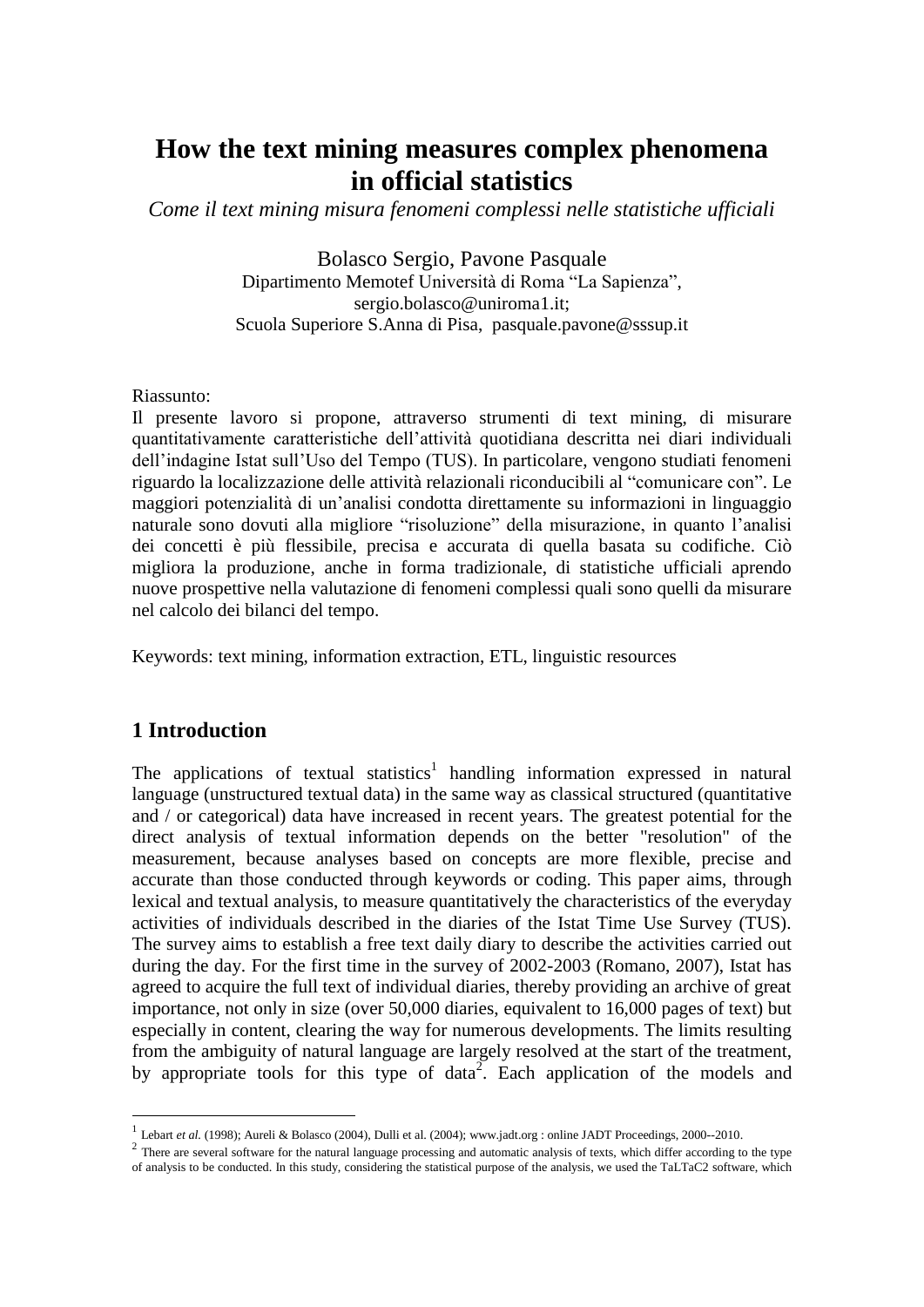techniques of text mining is characterized by strong multidisciplinary integration involving statistics, computer science and linguistics in equal measures.

We will illustrate the procedure adopted to automatically extract information from the non-structured text of the diaries, record them in a structured way (as a Boolean or frequency) in a matrix of individual data and then cross the variables generated by the textual analysis with the categorical characteristics of individuals in order to produce official statistics. In particular, phenomena concerning the intensity of social interaction – that can be related to the "who you are communicating with " – and the different locations of this type of activity are regarded here. The study is conducted by considering individuals as units of analysis, where the diary of a day is regarded as a single context (see Bolasco *et al.* 2007).

# **2 Definition of the resource "place" and relational activities**

The places of individual daily activities described in the diaries are captured through a general model presented in our previous work (Bolasco and Pavone 2010). This model allows us to identify a wide variety of adverbial locutions indicating place, based on the linguistic structure of a prepositional syntagm, as follows:

## **PREPOSITION (ADJECTIVE) SUBSTANTIVE (ADJECTIVE)**

where the adjectives are in brackets because their presence is optional and / or repeated. For example, starting from the primary term "home", the model recognizes sequences such as "at home", "my second home", "*nella mia casa futura* (in my future home)". The whole syntagm may be repeated several times, with the adjectival function of the first noun, for example: <on the seat | of the car>; <*alla festa | di compleanno | di un amico* (at the Birthday Party | of a friend) > (Table 1).

| <b>PREP</b> | <b>POSS</b> | <b>AGG</b> |      | <b>SOST</b> PREP | POSS AGG SOST |        |        |
|-------------|-------------|------------|------|------------------|---------------|--------|--------|
| а           |             |            | casa |                  |               |        |        |
| davanti a   |             |            | casa |                  |               |        |        |
| nella       | mia         | seconda    | casa |                  |               |        |        |
| nella       | mia         |            | casa |                  |               | futura |        |
| a           |             |            | casa |                  | mia           |        |        |
| а           |             |            | casa | di               | mia           |        | madre  |
| а           |             |            | casa | del              |               |        | vicino |
| vicino (a)  |             |            | casa |                  |               |        |        |

*Table 1 - Examples of expressions of place from the model*

1

The model, based on a hybrid system consisting of rules and dictionaries, is done in two stages. An initial exploratory phase of training, used to develop the basic components of the model and a second application stage to detect their actualization in the corpus of the TUS. The application of the model is divided into: i) the launch of a query, consisting in a single regular expression composed of 39 sequences in the OR for a total of over 150 relations (rules) between the concepts expressed by 16 semantic dictionaries able to extract locutions, ii) the evaluation of the entities found, iii) the calculation of the occurrences of each term, for a total number of occurrences (redundant) equal to

stands for Automatic Treatment for Lexical and Textual Analysis of the Contents of a Corpus, developed from research at the University of Rome "La Sapienza " (Bolasco 2010; www.taltac.it)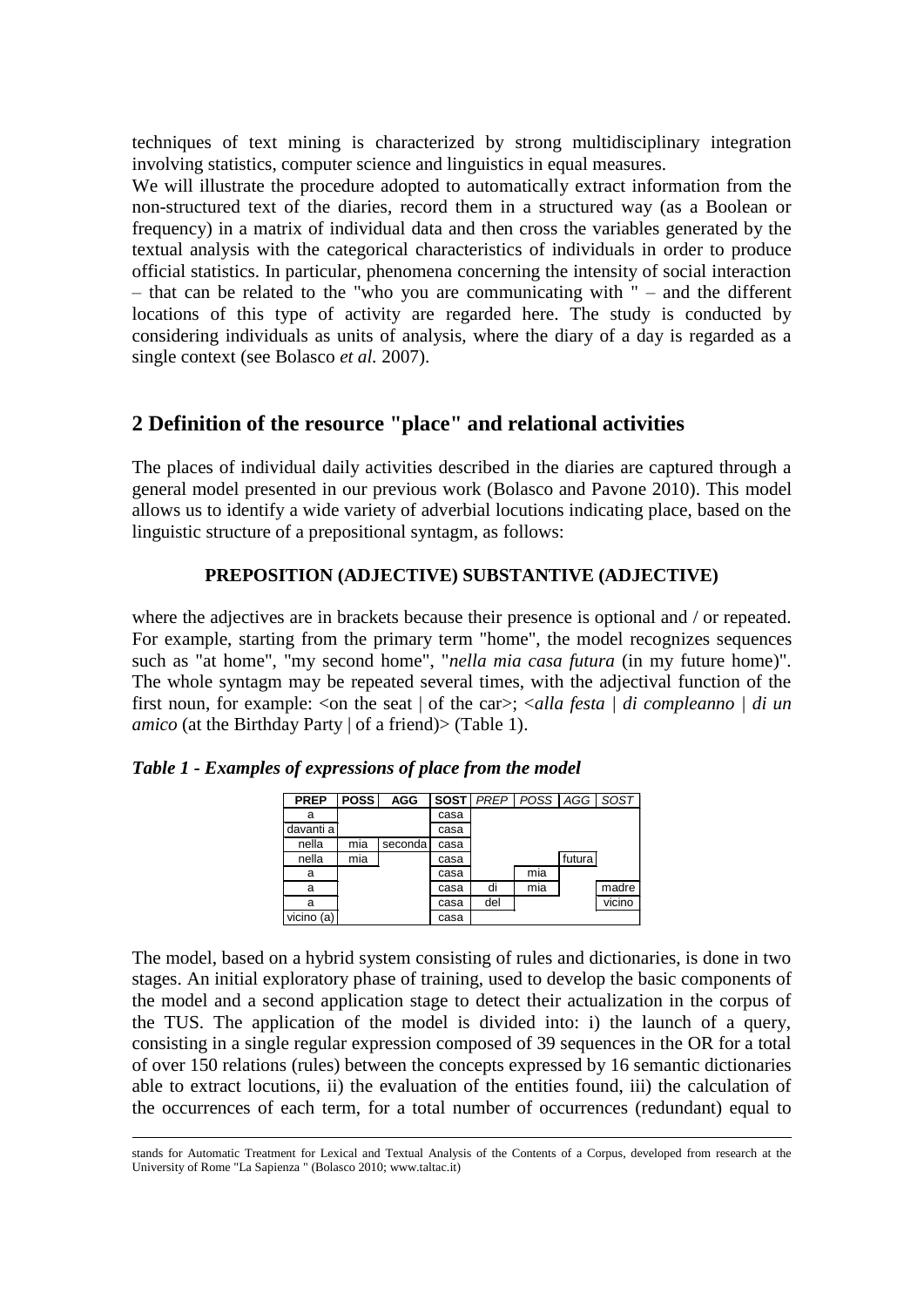22% of the entire corpus. These sequences, as space-time modifiers, were divided expost into sub-thematic classes, distinguishing between activities "at home" (his own, with relatives, friends or others) from activities "away" related to movement (walking, cycling, on public transport, ...) or activities related to roles-places (at the hairdressers, newsagents, ...) or linked to different environments / sites (in the office, at the bank, in a shop, among the market stalls, ...).

Relational activities are identified by studying a sequence of two "components", interlaced by the keyword  $\langle con \rangle$  (in some cases  $\langle a \rangle$ ). In particular, the first component of the verbal type, limited to verbs expressing communication "talk / communicate with", and "call / tell". These concepts have been captured even when expressed in similar terms (phone call, phone) in a compound verb phrase: "make (a) p." or "be (on) the p.". The second component is the "who", ie the actor who is addressed by the speaker. Several classes of actors already defined (parents, spouses, children, grandchildren, grandparents, friends etc.) are used to reconstruct the sequence, even with more complex expressions such as: <*parlo di politica con mia moglie* (I'm talking about politics with my wife)>. For a list of verbs and actors considered, see Bolasco *et al*. (2007).

# **3 Measuring the characteristic places of relational activities**

After having defined the entities and their concepts, created thematic dictionaries, the search in the text was based on the construction of complex queries, using regular expressions, in order to identify the sequences in the diaries that realise these activities in relation to different categories of actors (relatives / friends) in conjunction with the different classes of place identified by the model as described above. In particular, in our case the set of queries takes the following form:

"CATSEM(Verb) LAG3 CATSEM(Prep) LAG4 CATSEM(Actor#) LAG8 WH LAG3 CATSEM(Place#) LAG2 |"

where CATSEM denotes the classes of: i) verbs of "communicating", ii) actors ("relatives / friends"), iii) prepositions "*con/a/tra/in* (with / to / between / in)", iv) places ("own home / home of other people / other places / means of transport"). The LAG # expresses the maximum number of words in the interval between two operands of the expression and the token  $\langle \rangle$  denotes the end of the sentence. Some examples of the sequences extracted are shown in Table 2.

#### *Table 2 – Some examples of sequences*